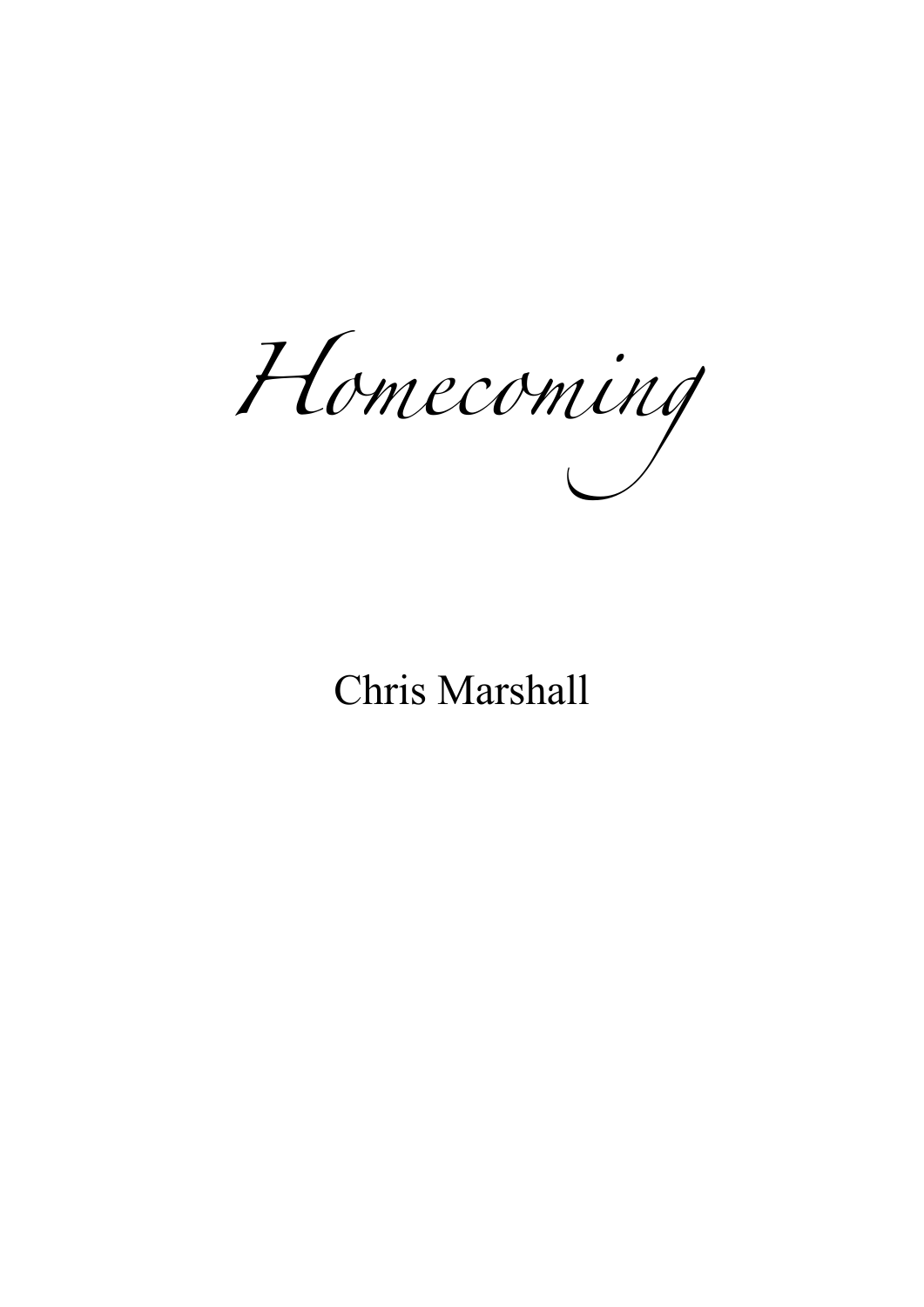## Composed by Chris Marshall

Orchestration / Momecoming

Piccolo 2 Flutes 2 Oboes Cor Anglais 2 Clarinets in Bb Bass Clarinet 2 Bassoons Contrabassoon 4 Horns in F 3 Trumpets 2 Trombones Bass Trombone Tuba Timpani Percussion:

Snare drum, High Snare drum without snares, Bass Drum, Clashed Cymbals, 2 Suspended Cymbals, Ride Cymbal, Finger Cymbals, Mark Tree,Tam-Tam Xylophone,Glockenspiel,Tubular Bells ( only high C )

> Harp Violin I Violin II Viola Violoncello Double Bass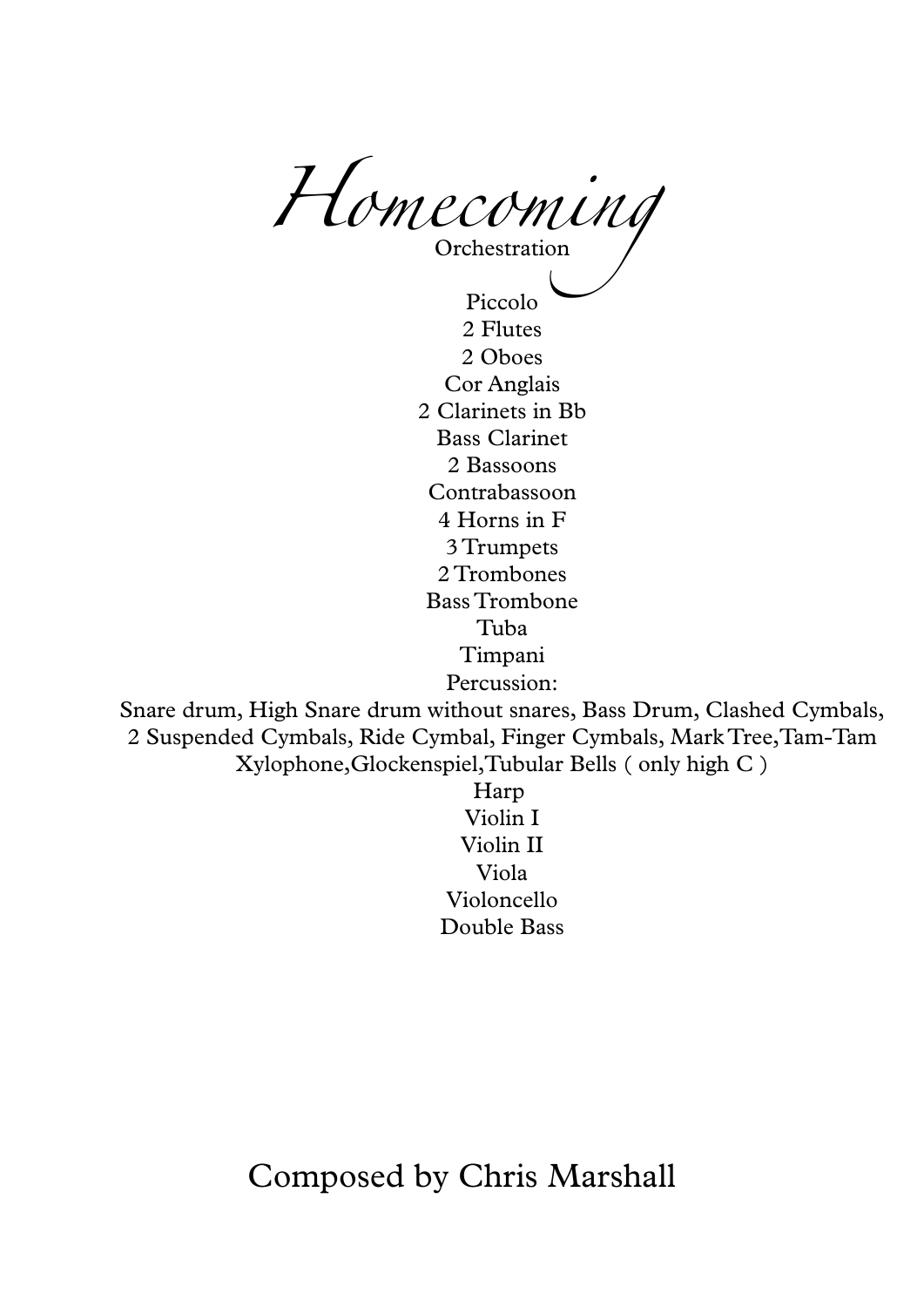

Copyright © silvascreenrecords2018

*Written for the 2018Welsh Proms*

Home Coming

Chris Marshall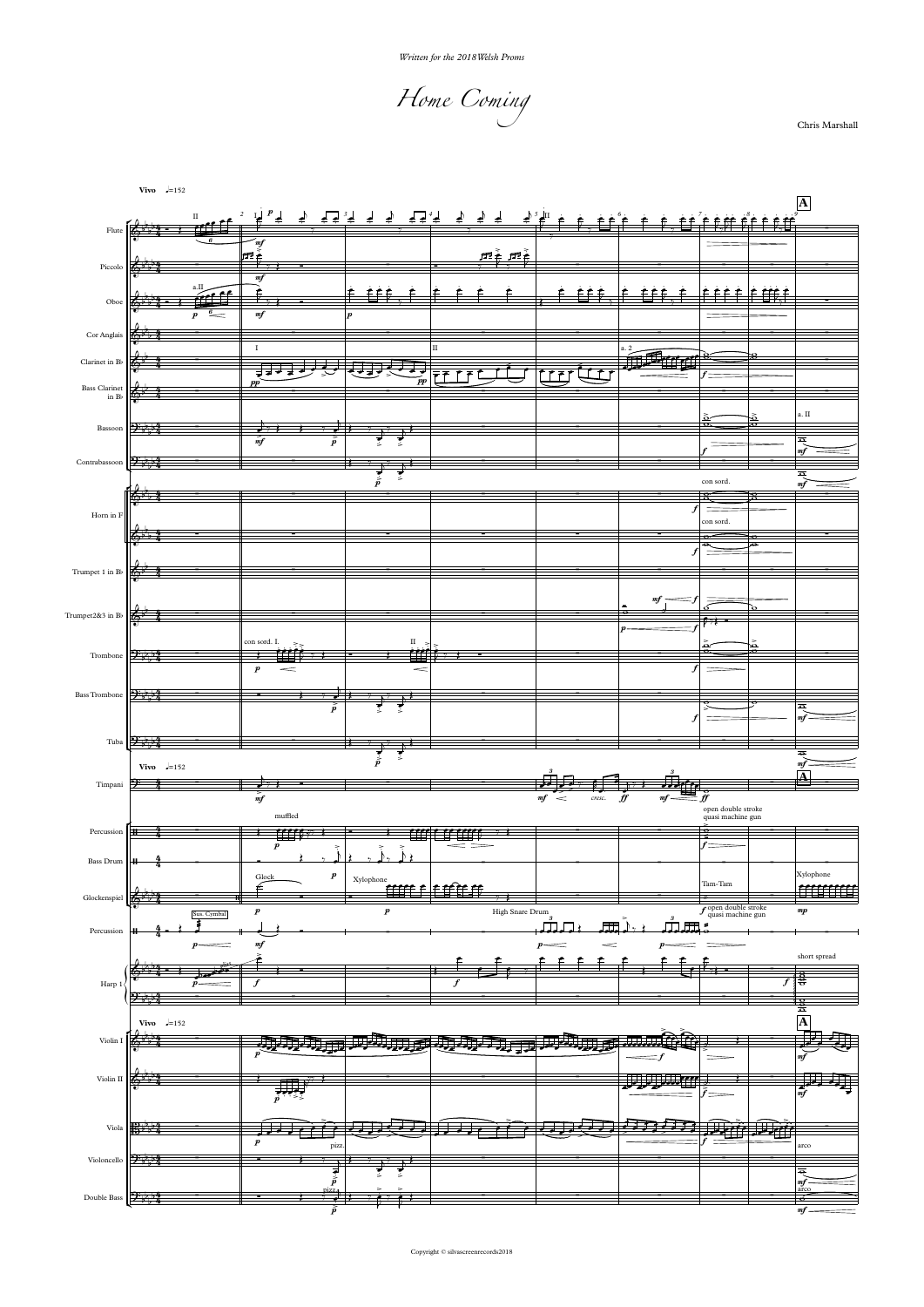

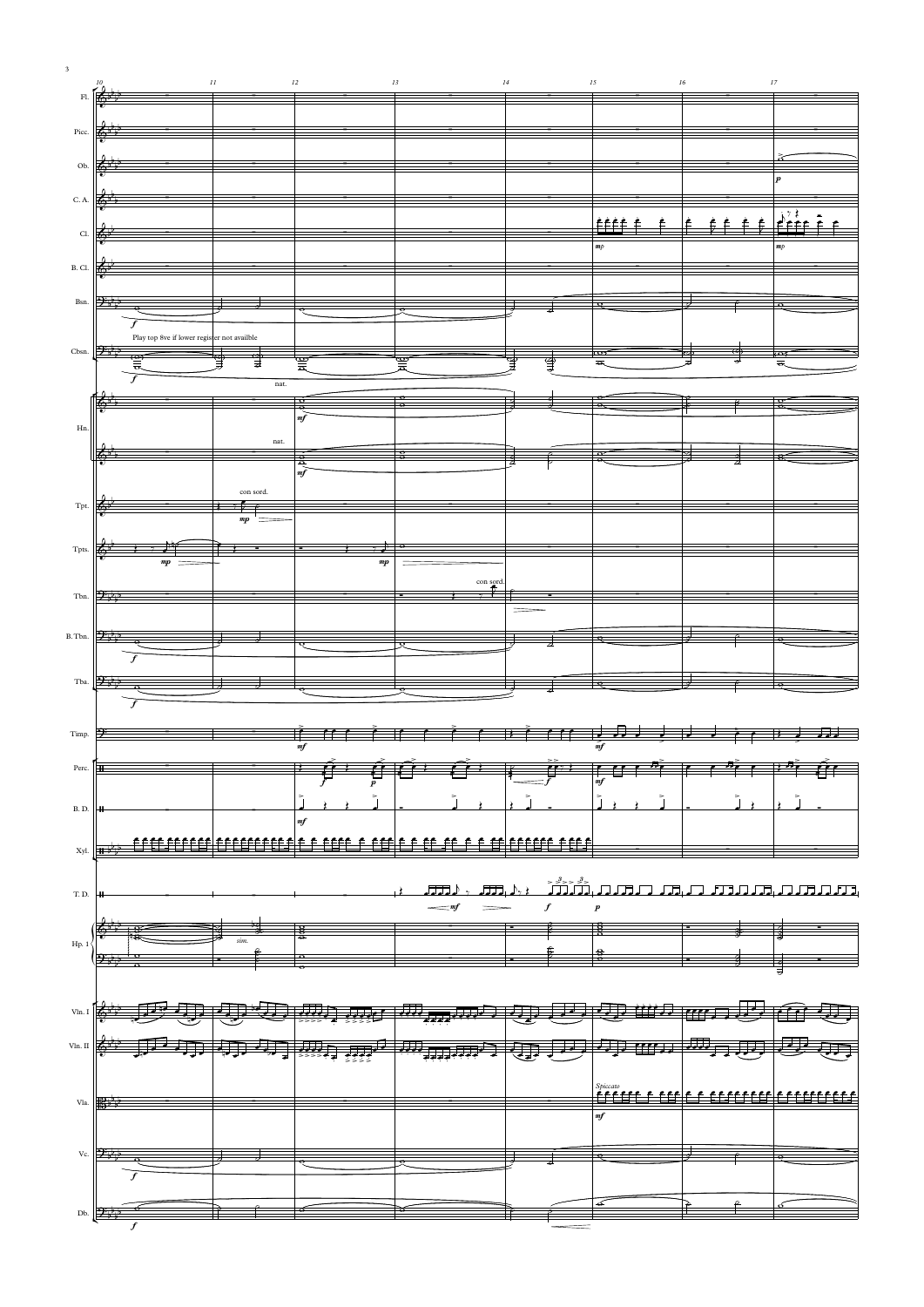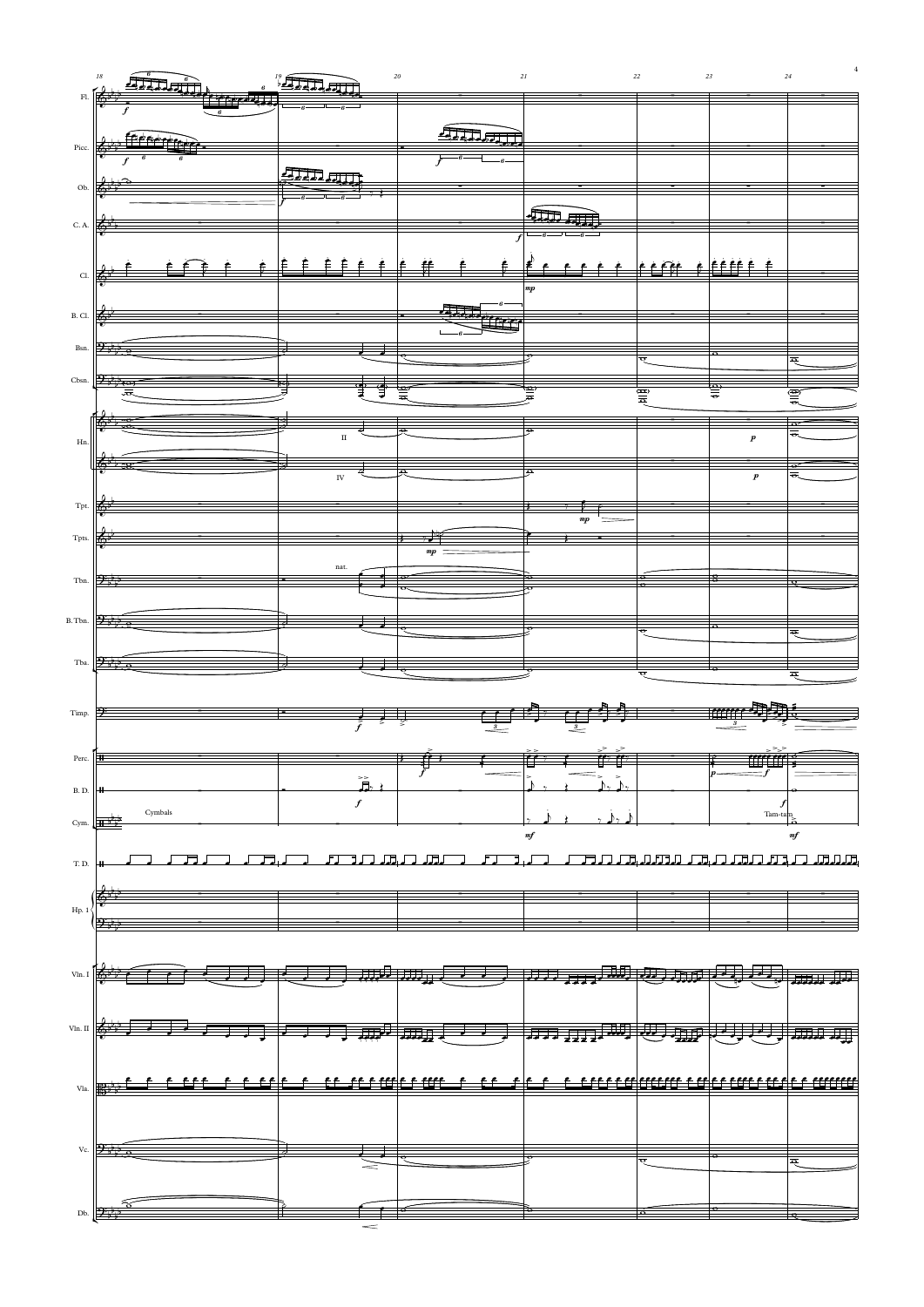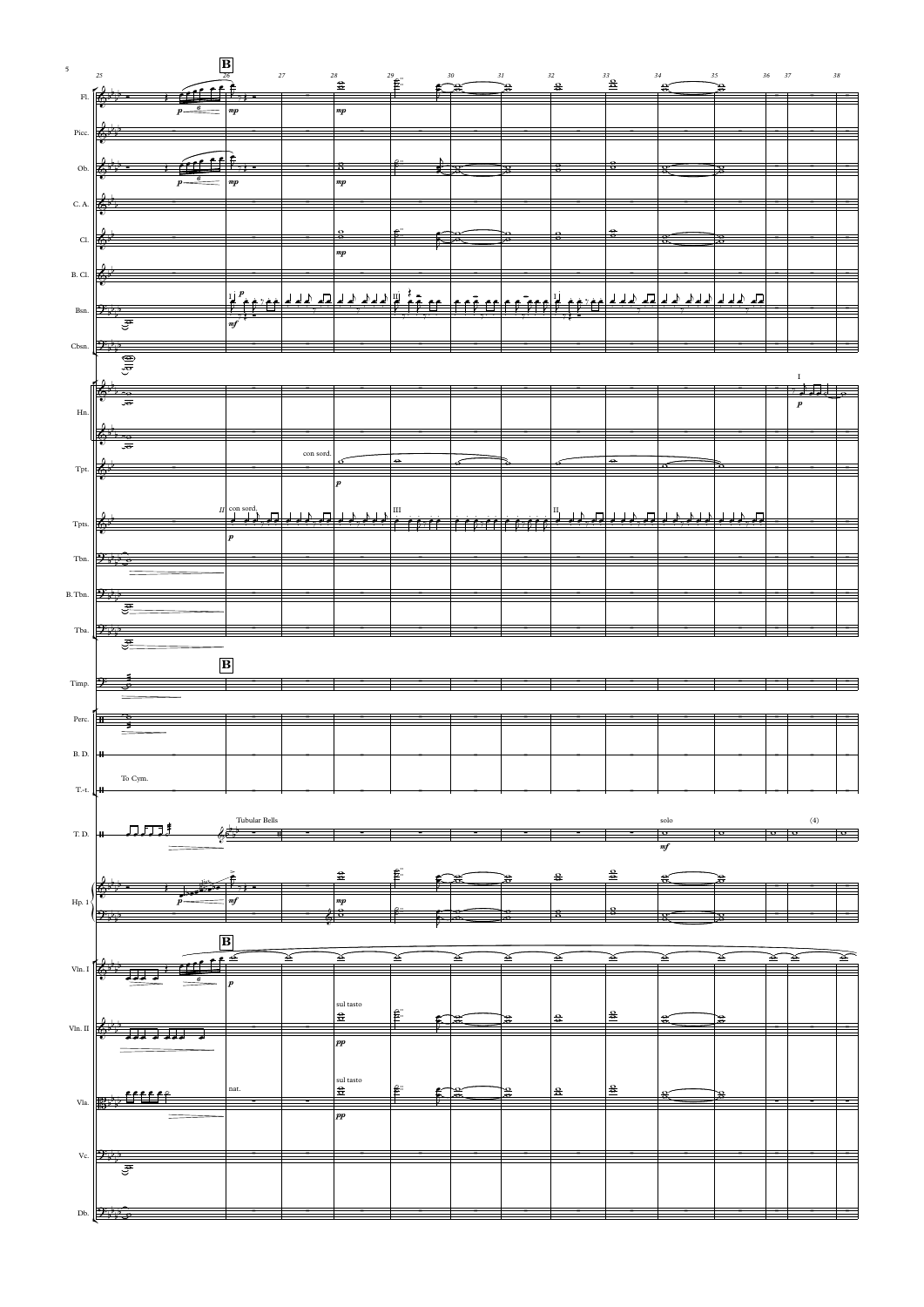

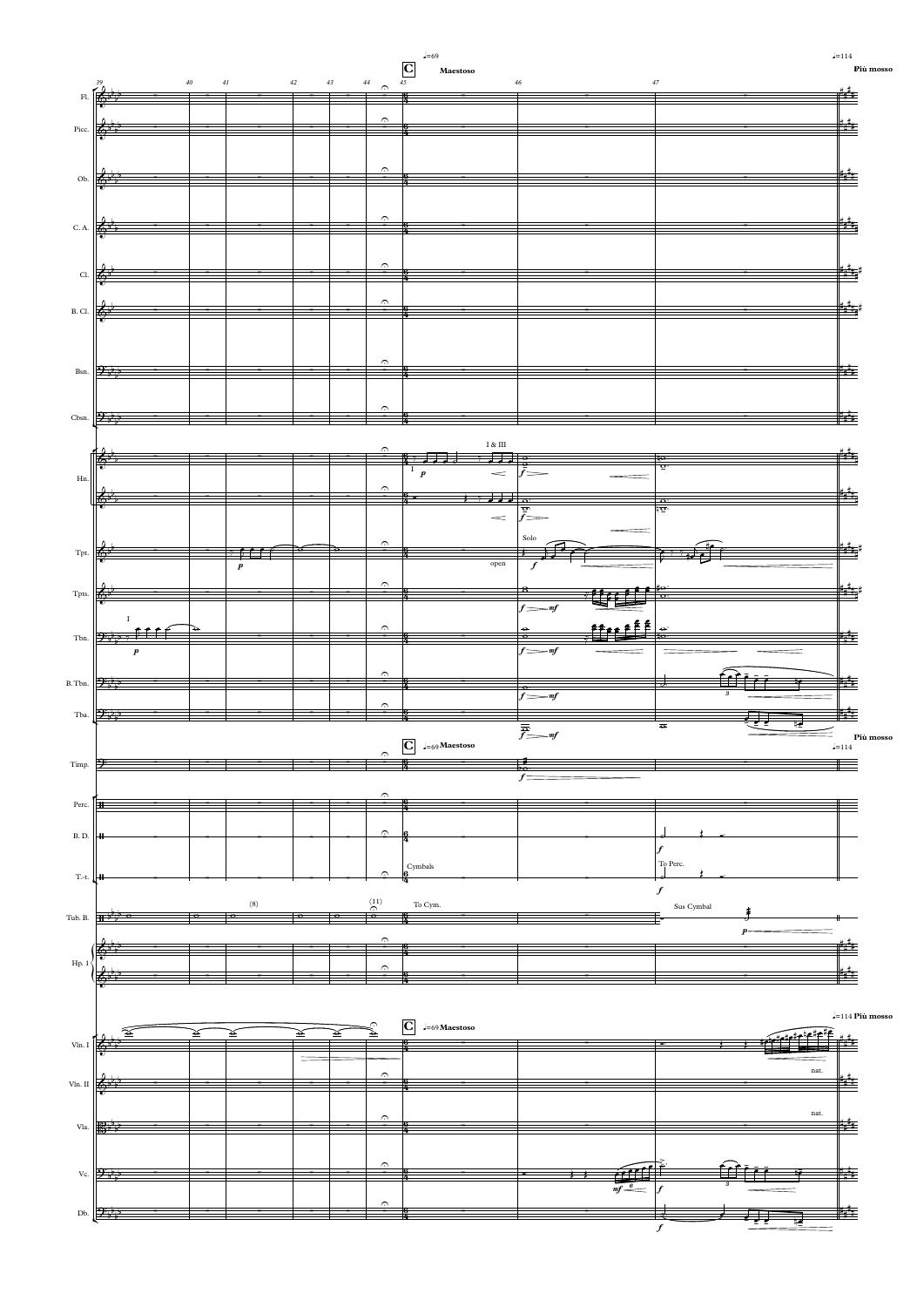

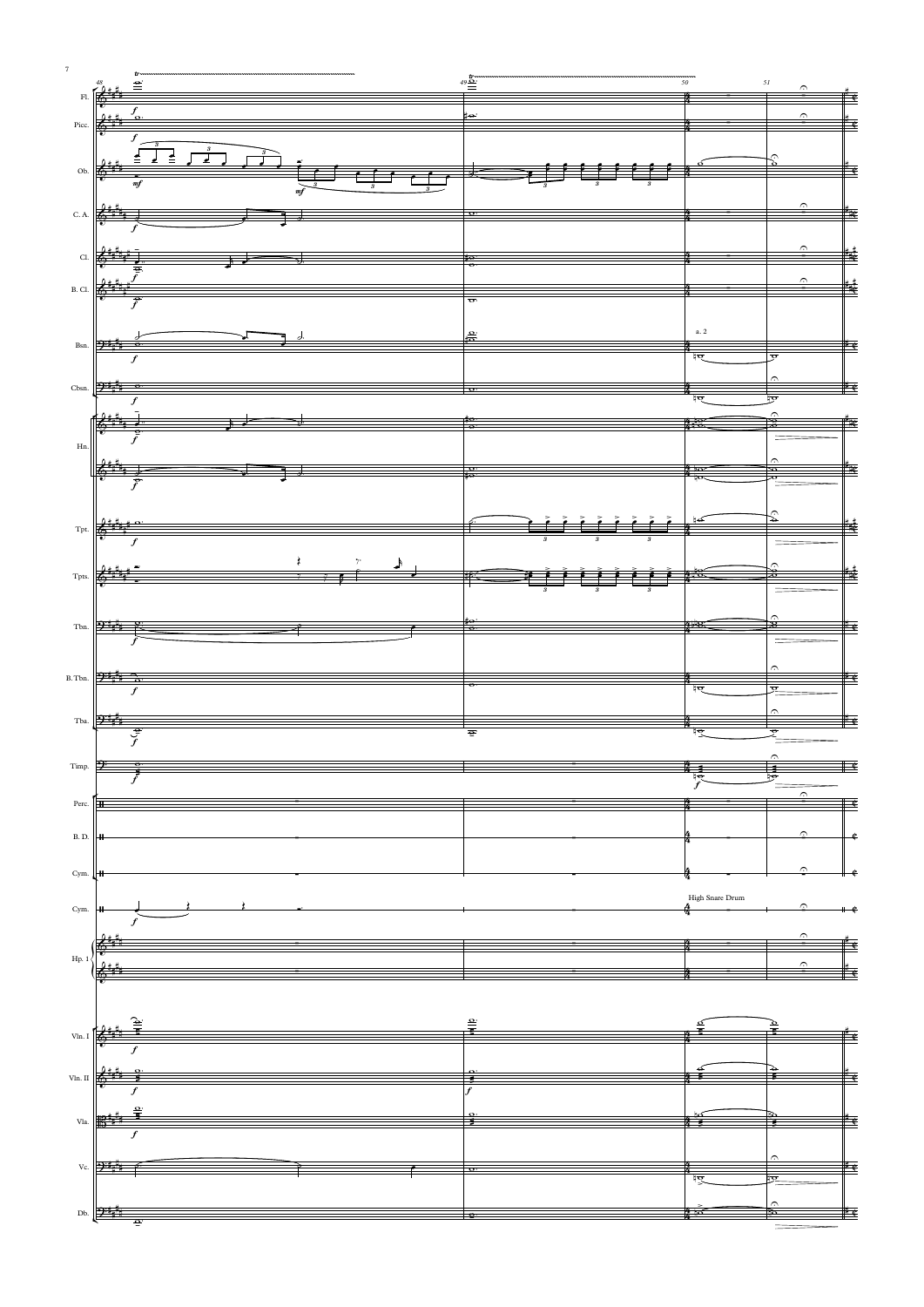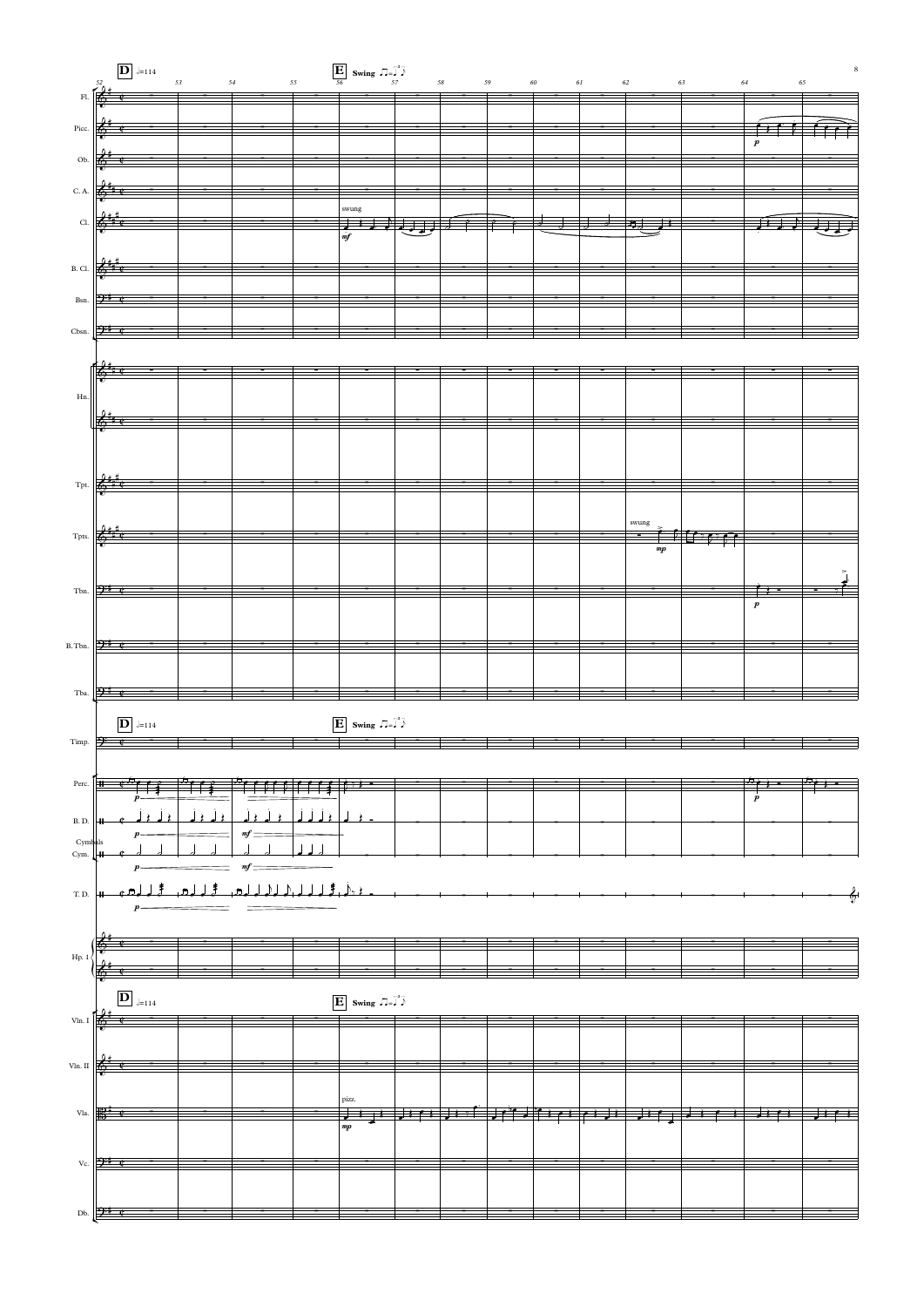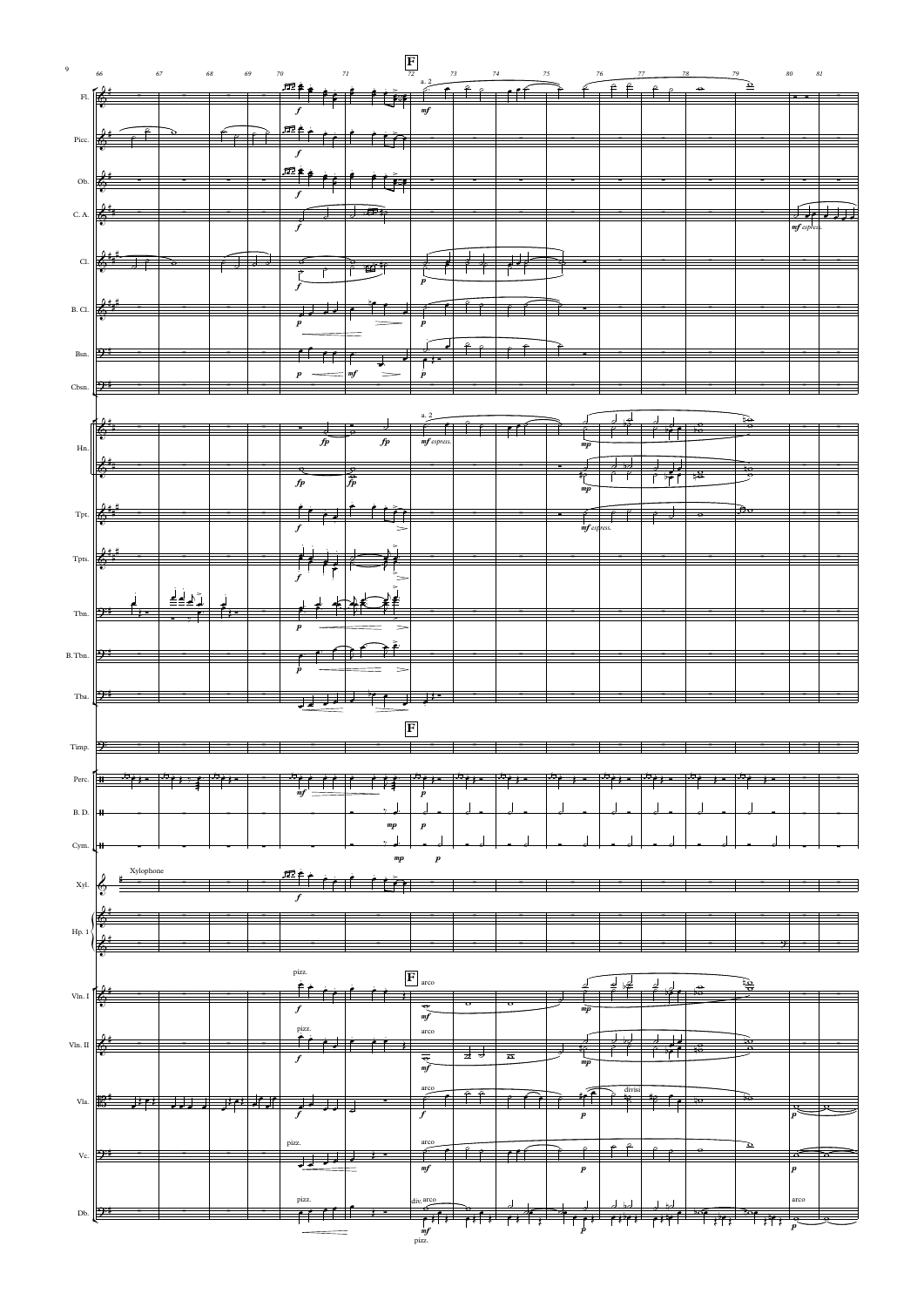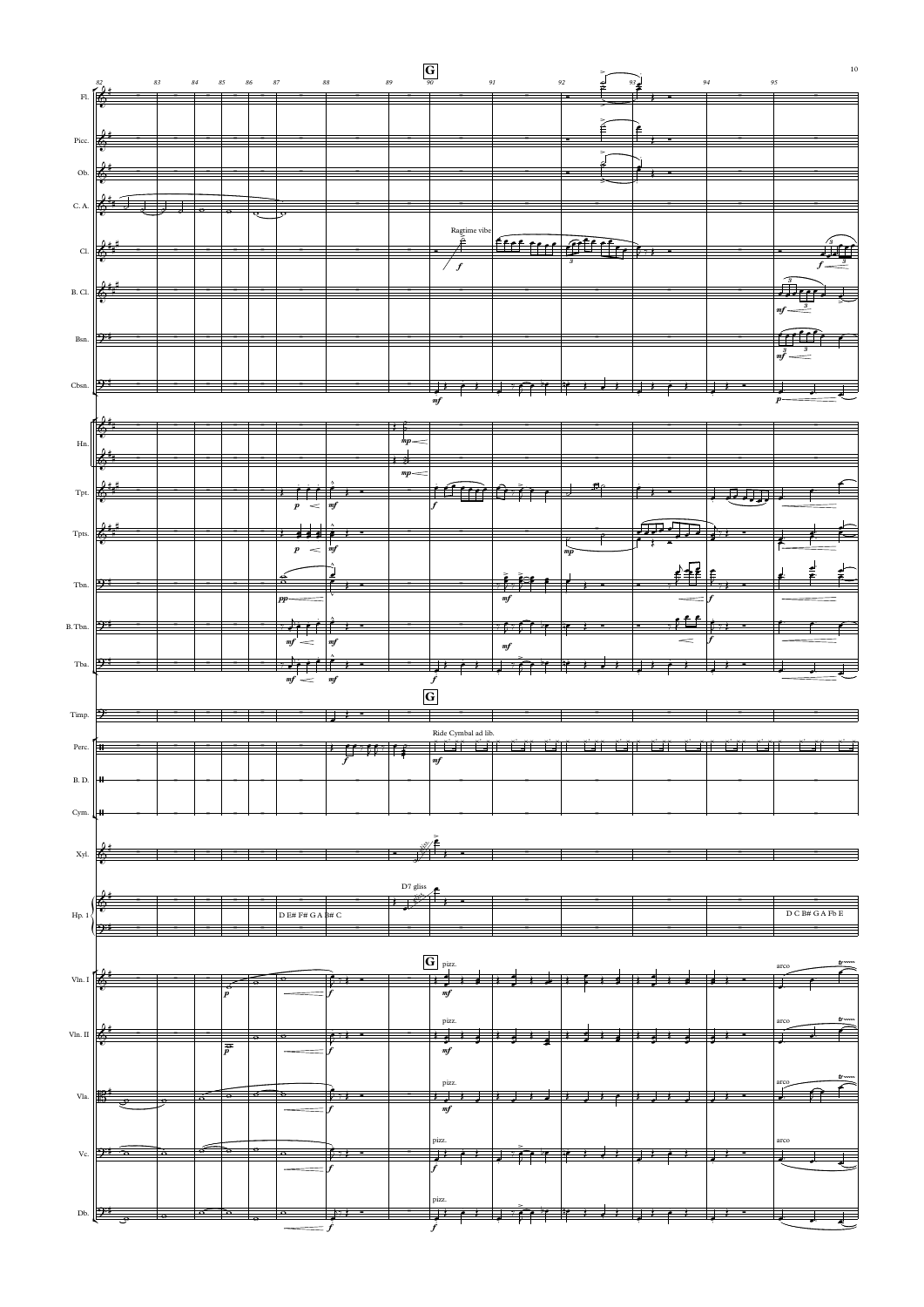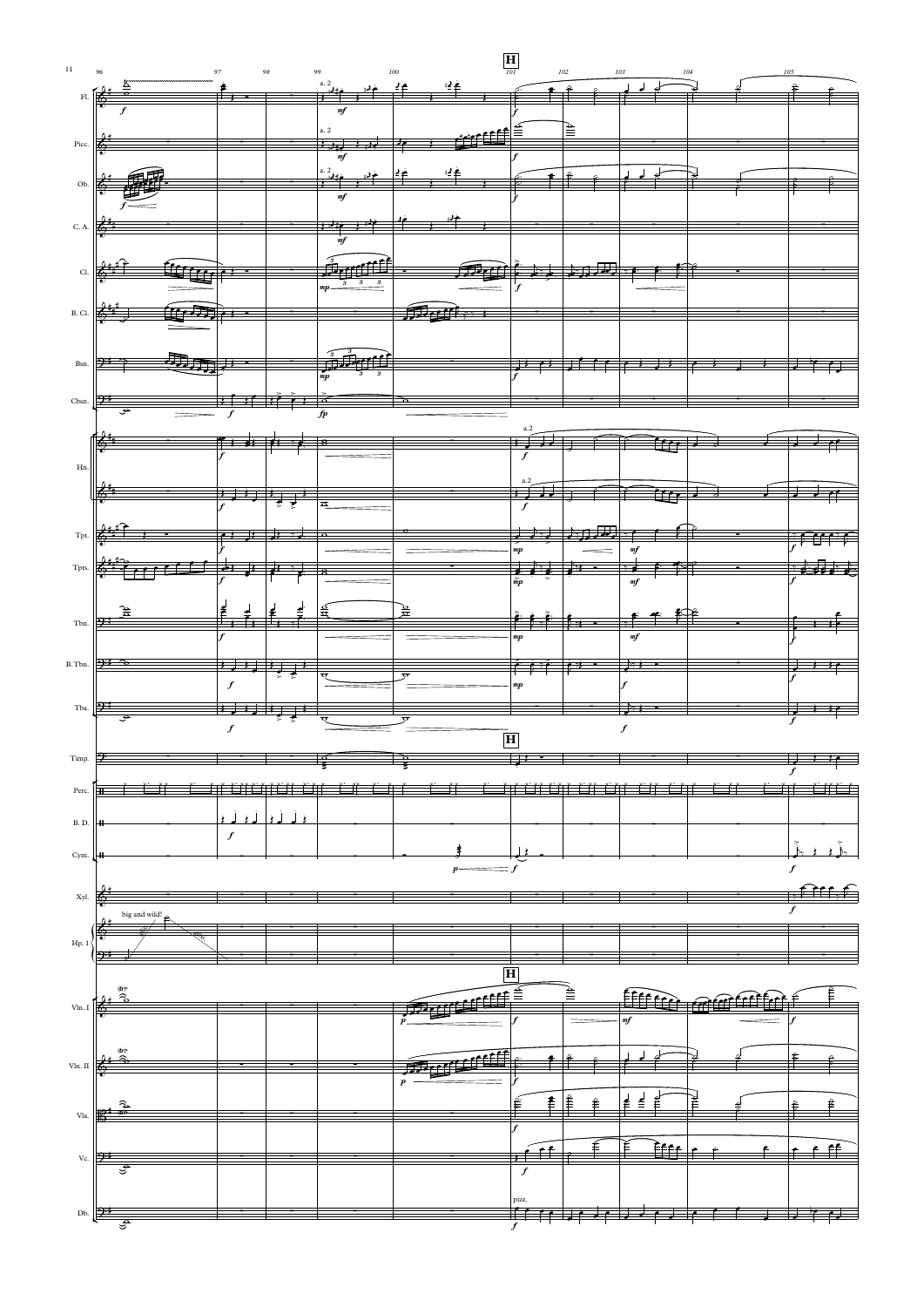

con sord.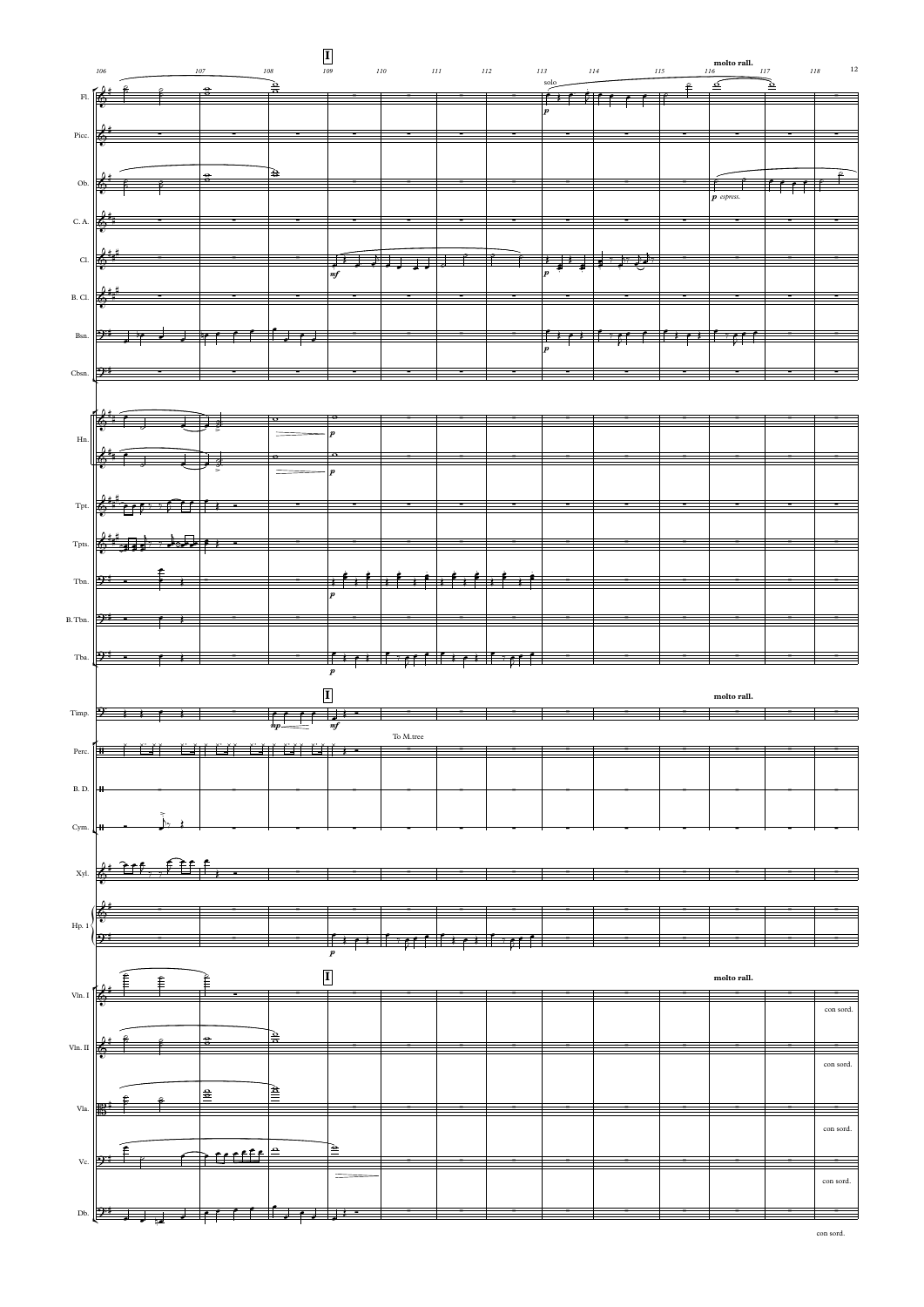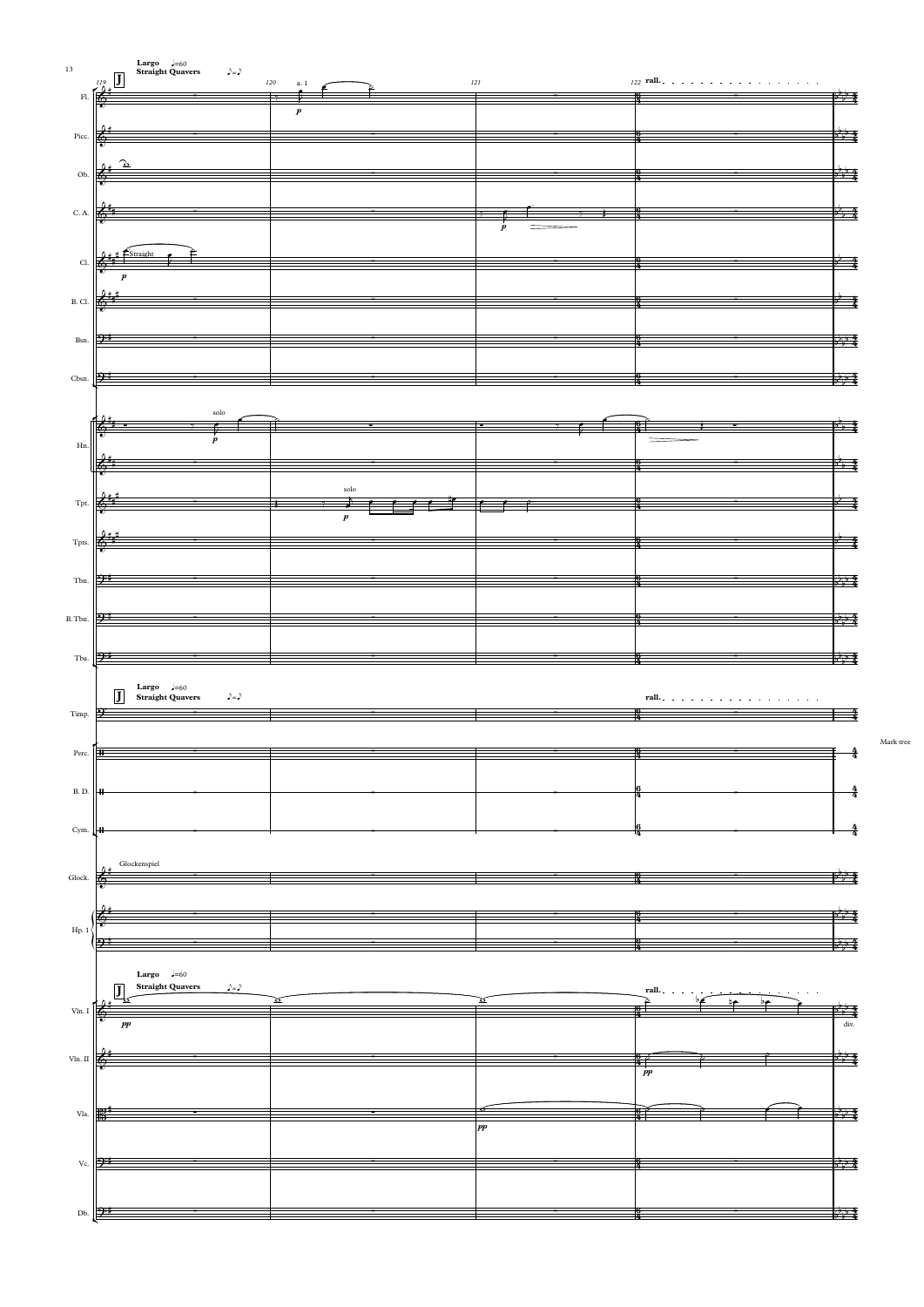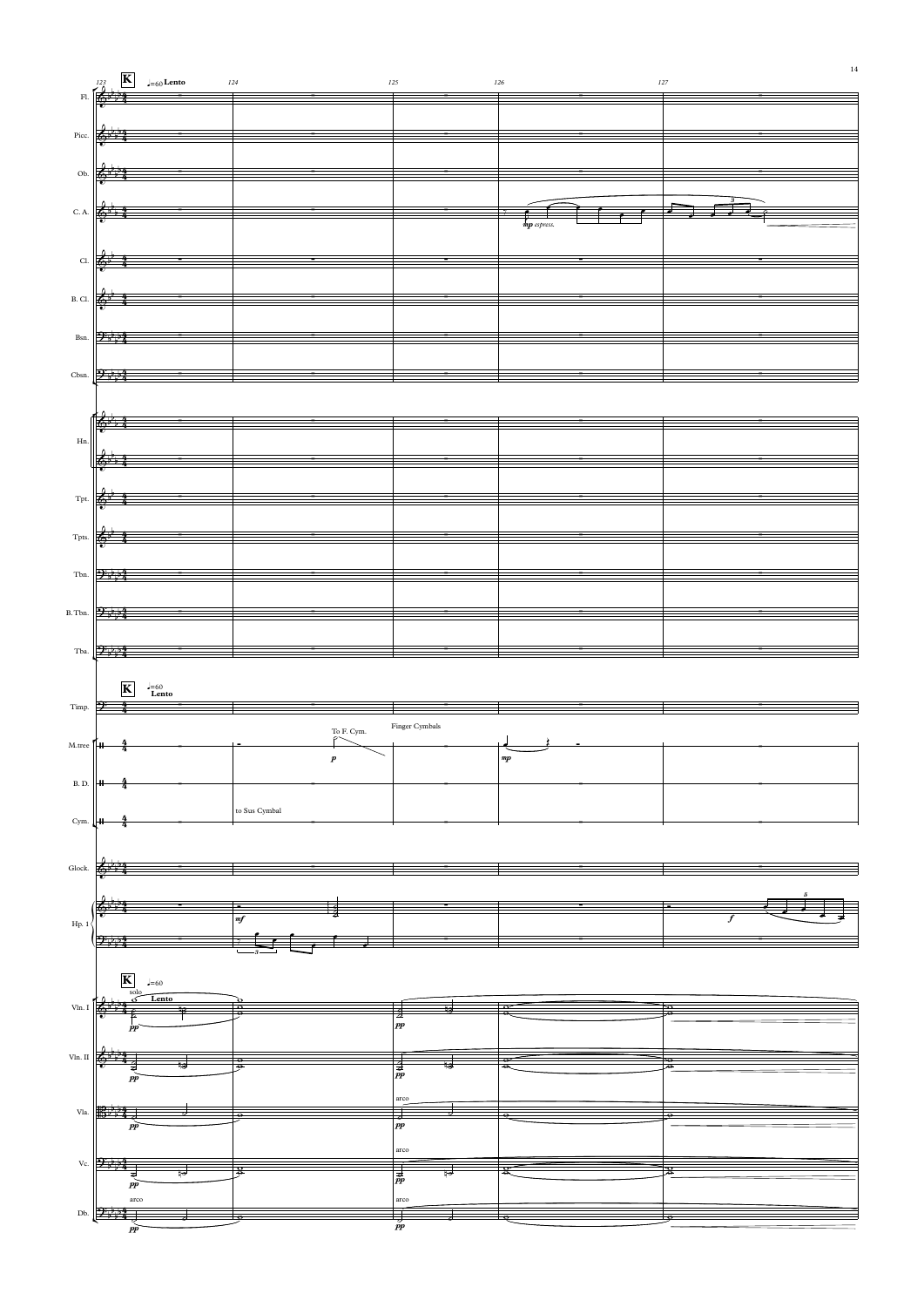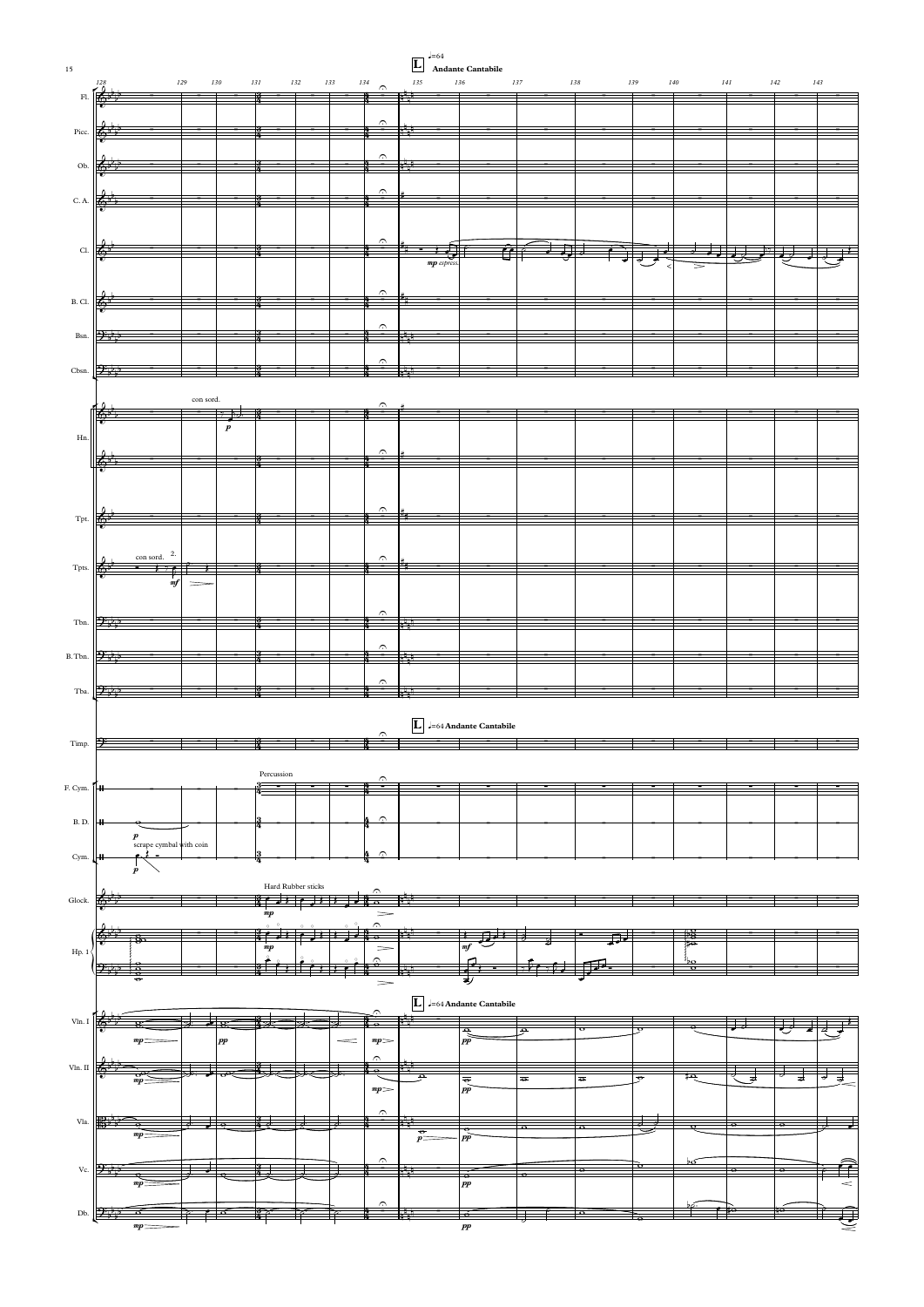

16

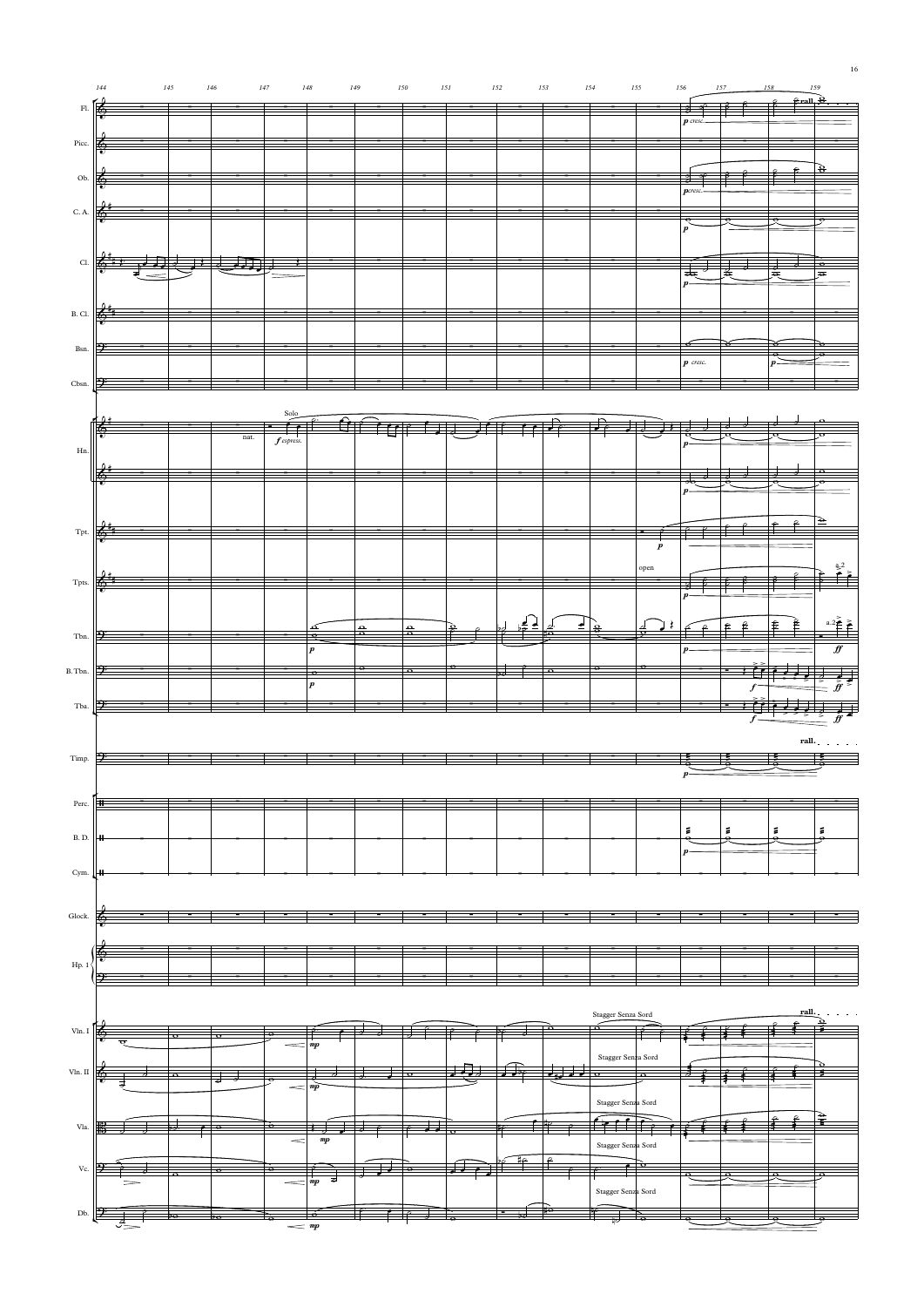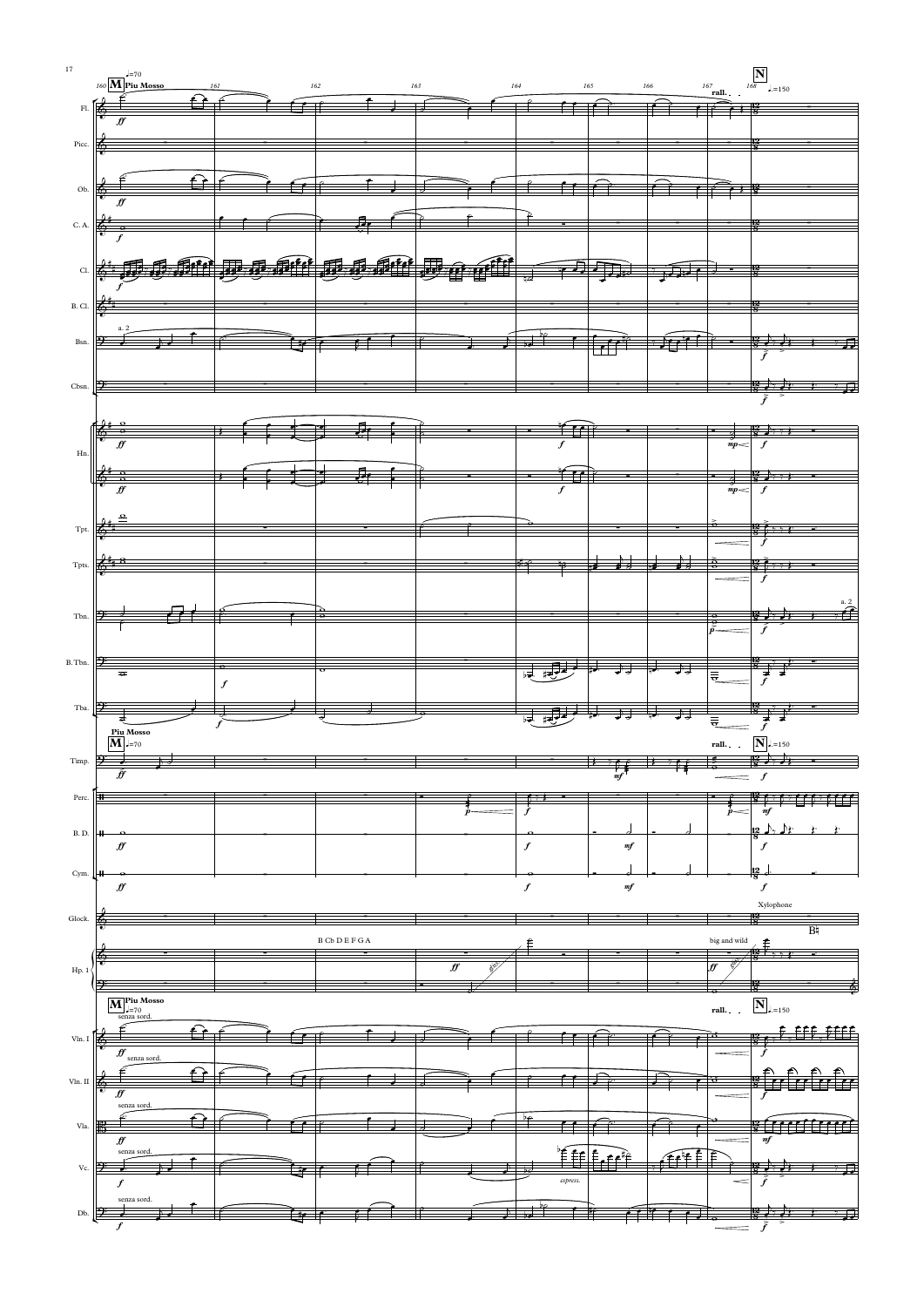

18